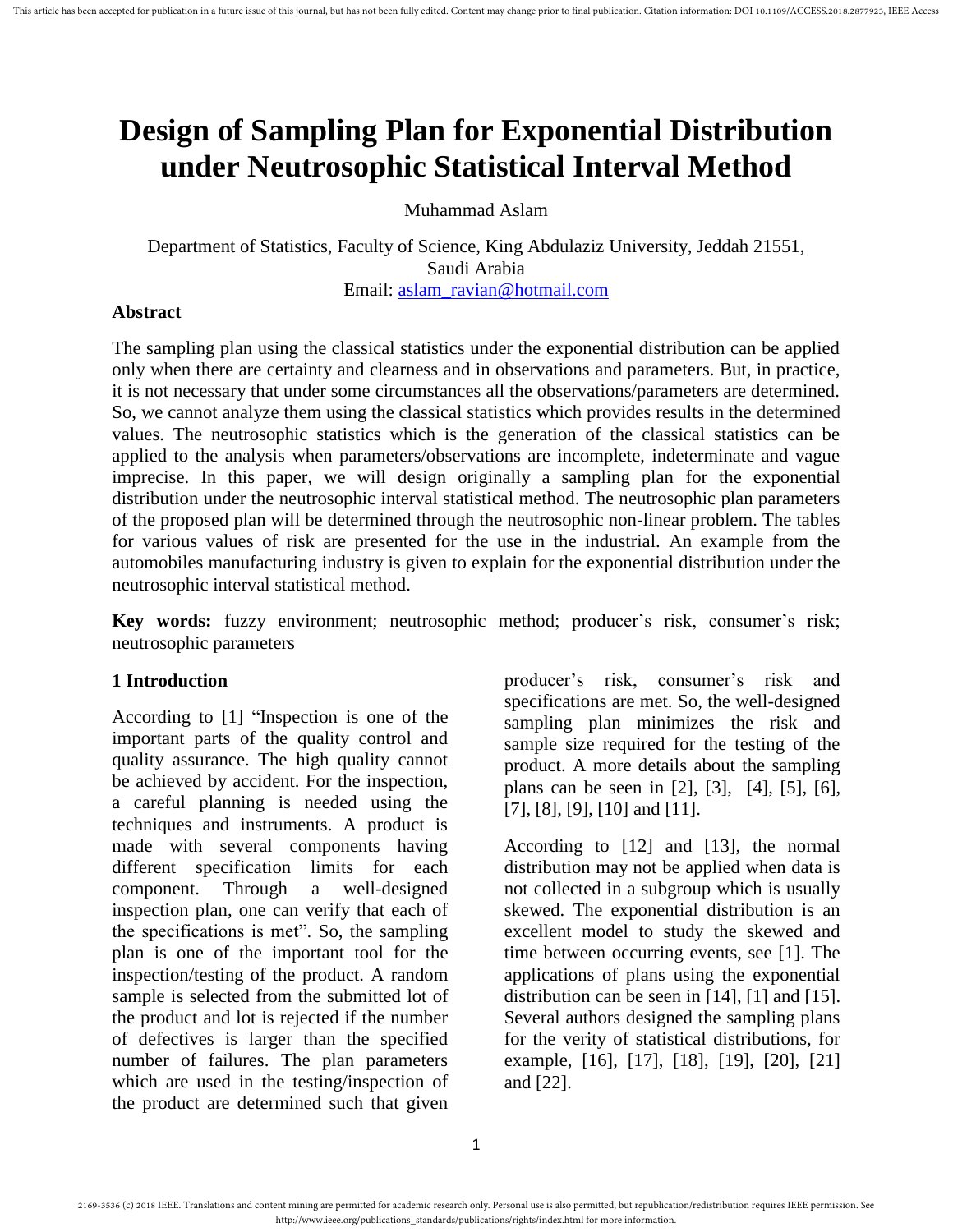The existing sampling plans for various classical statistical distributions are designed under the assumption of the determined values. These sampling plans are only workable when the experimenter is sure about the percent/proportion defective in the product. The fuzzy approach has been widely applied in the area of sampling plans when there is indeterminate in the percent defective items. Several authors contributed their work on the design of sampling plans using the fuzzy environment including for example [\[23\]](#page-7-11), [\[24\]](#page-7-12), [\[25\]](#page-7-13), [\[26\]](#page-7-14), [\[27\]](#page-7-15), [\[28\]](#page-7-16), [\[29\]](#page-8-0), [\[25\]](#page-7-13), [\[30\]](#page-8-1), [\[31\]](#page-8-2), [\[32\]](#page-8-3), [\[33\]](#page-8-4), [\[34\]](#page-8-5), [\[35\]](#page-8-6), [\[36\]](#page-8-7), [\[37\]](#page-8-8) and [\[38\]](#page-8-9).

The sampling plan using the classical statistics under the exponential distribution can be applied only when there are certainty and clearness in observations and parameters. But, in practice, it is not necessary that under some circumstances all the observations/parameters are determined values. So, we cannot analyze the data using the classical statistics under indeterminate environment. The neutrosophic statistics which is the generation of the classical statistics can be applied for the analysis when parameters/observations are incomplete, indeterminate, vague and imprecise [[\[39\]](#page-8-10), [\[40\]](#page-8-11) and [\[41\]](#page-8-12)]. Recently, [\[42\]](#page-8-13) designed a sampling plan using neutrosophic statistics. [\[43\]](#page-8-14) proposed testing of the product using the sudden death testing under the neutrosophic statistics.

By exploring the literature and best of the author's knowledge, there is no work on the design of variable sampling plan for the exponential distribution under the neutrosophic interval statistical method. In this paper, we will originally design a sampling plan for the exponential distribution under the neutrosophic interval statistical method. The neutrosophic plan parameters of the proposed plan will be

determined through the neutrosophic nonlinear problem. The tables for various values of risk are presented for the use in the industrial. An example from the automobiles manufacturing industry is given to explain the sampling plan for the exponential distribution under the neutrosophic interval statistical method

## **2 Designing of the Proposed Plan**

The neutrosophic number (NN) and neutrosophic statistics for the normal distribution are proposed by [\[39\]](#page-8-10). According to [\[39\]](#page-8-10), "a NN  $z = a + bI$  has determinate part  $a$  and indeterminate part  $bI$ , where  $a$ and b are real number and  $I \in \{I_L, I_U\}$  is indeterminacy". Based on [\[39\]](#page-8-10) idea, we introduce NN for the exponential distribution  $T_N = T_a + T_b I$ , where  $T_a$  and  $T_b$ are real number and  $I \in \{I_L, I_U\}$  is indeterminacy. Suppose that  $T_{Ni} \in \{T_L, T_U\}$  =  $i=1,2,3,...,n$  be a random sample follows the neutrosophic exponential distribution having a neutrosophic scale parameter  $\theta_N \epsilon \{\theta_L, \theta_U\}$ , the neutrosophic fuzzy exponential distribution with the neutrosophic probability density function (npdf) is defined as follows

$$
f(T_N) \frac{1}{\theta_N} e^{-t_N/\theta_N}; \theta_N >
$$
  
0,  $T_{Ni} \epsilon \{T_L, T_U\}, \theta_N \epsilon \{\theta_L, \theta_U\}$  (1)

Suppose that an item below lower specification limit  $L$  is declared as nonconforming. The proposed plan for the exponential distribution under the neutrosophic interval statistical method using the exact approach is stated as follows

**Step-1:** Take a random sample  $T_{Ni} \in \{T_L, T_U\} = i = 1, 2, 3, ..., n$  of size  $n_N \epsilon \{n_L, n_U\}$  from the lot and calculate  $\bar{T}_N$  $\sum_{i=1}^{n_N} \frac{T}{n}$ n  $\frac{n_N}{i=1} \frac{T_{Ni}}{n_N}$ ;  $T_{Ni} \epsilon \{T_L, T_U\}$ ,  $n_N \epsilon \{n_L, n_U\}$  (2)

<sup>2169-3536 (</sup>c) 2018 IEEE. Translations and content mining are permitted for academic research only. Personal use is also permitted, but republication/redistribution requires IEEE permission. See http://www.ieee.org/publications\_standards/publications/rights/index.html for more information.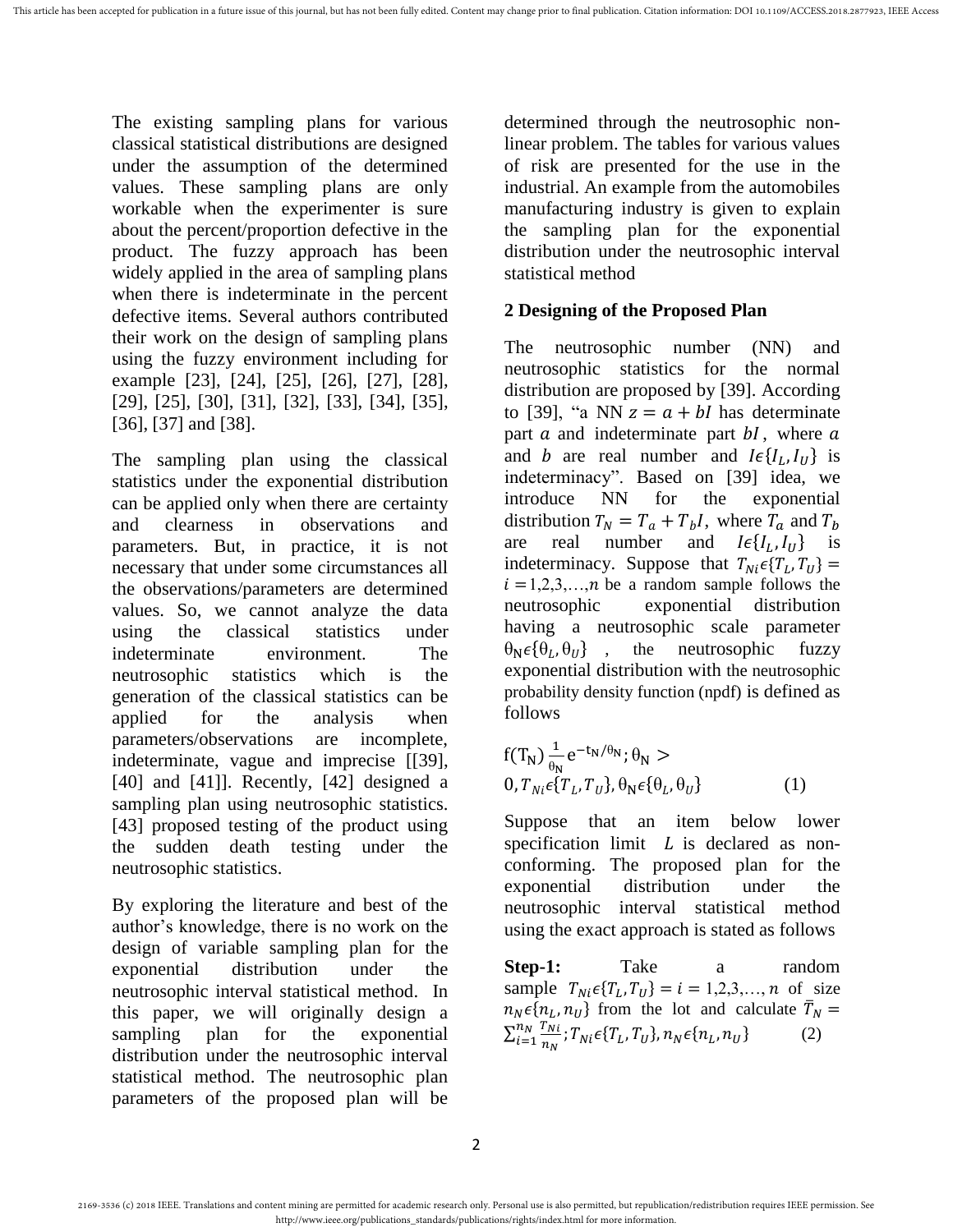**Step-2:** Accept the lot if  $\overline{T}_N > k_N L$ ; where  $k_N \epsilon \{k_{aI}, k_{aII}\}\$ is neutrosophic acceptance number.

The sampling plan for the exponential distribution under the neutrosophic interval statistical method has two neutrosophic plan parameters which are  $n_N \epsilon \{n_L, n_U\}$  and  $k_N \epsilon \{k_{aL}, k_{aU}\}.$ 

The neutrosophic operating characteristic function (NOC) of the sampling plan for the exponential distribution under the neutrosophic interval statistical method is derived by following [\[1\]](#page-6-0) as

 $P_{Na} = P\{\overline{T}_N > k_N L\} = P\{\sum T_{Ni} >$  $n_N k_N L$ } = 1 –  $G_N(n_N k_N L)$ ;  $n_N \in \{n_L, n_U\}$  and  $k_N \epsilon \{k_{aL}, k_{aU}\}\$  (3)

Note that  $G_N(T_{Ni})$  is neutrosophic cumulative distribution function (ncdf) of the neutrosophic gamma distribution having parameters  $n_N \epsilon \{n_L, n_U\}$  and  $\theta_N \epsilon \{n_L, n_U\}$  is defined as

$$
G_N(T_N) = \sum_{j=n_N}^{\infty} \frac{e^{-T_N/\theta_N} (T_N/\theta_N)^j}{j!};
$$
  

$$
n_N \epsilon \{n_L, n_U\}, \theta_N \epsilon \{\theta_L, \theta_U\}
$$
 (4)

The final form of NOC is given by

$$
P_{Na} = \sum_{j=0}^{n_N - 1} \frac{e^{-n_N k_N L / \theta_N (n_N k_N L / \theta_N)}j!}{j!}
$$
  

$$
n_N \epsilon \{n_L, n_U\}, \theta_N \epsilon \{\theta_L, \theta_U\}
$$
 (5)

#### *2.1 Neutrosophic Non-Linear Optimization*

Suppose that  $\alpha$  and  $\beta$  be producer's risk and consumer's risk,  $p_1$  and  $p_2$  are acceptable quality level (AQL) and limiting quality level (LQL), respectively. It is mentioned earlier that  $p_N = P{T_N < L}$  is labeled as defective and this neutrosophic probability is given by

 $p_N = P{T_N < L} = 1 - e^{-L/\theta_N}$  $n_N \epsilon \{n_L, n_U\}, \theta_N \epsilon \{ \theta_L,$  $(6)$  When AQL and LQL are specified, from Eq. (6), we have

$$
\frac{L}{\theta_{N1}} = -\ln(1 - p_{N1}); \ \theta_{N1} \ \epsilon \{ \theta_{L1}, \theta_{U1} \} \ (7)
$$
 and

$$
\frac{\mathcal{L}}{\theta_{\text{N2}}} = -\ln(1 - p_{\text{N2}}); \theta_{\text{N2}} \epsilon \{\theta_{L2}, \theta_{U2}\}
$$

The neutrosophic plan parameters should be determined such that  $\alpha$  and  $\beta$  are minimized. So, the neutrosophic sample size  $n_N \epsilon \{n_L, n_U\}$  will be minimized such that at AQL and  $\beta$  at LQL are satisfied. So, we will consider following neutrosophic non-Linear optimization to find the neutrosophic plan parameters.

Minimize 
$$
n_N \epsilon \{n_L, n_U\}
$$

Subject to

$$
\sum_{j=0}^{n_N-1} \frac{e^{-n_N k_N L/\theta_{1N} (n_N k_N L/\theta_{1N})^j}}{j!} \ge 1 - \alpha;
$$
  
\n
$$
n_N \epsilon \{n_L, n_U\}, k_N \epsilon \{k_{aL}, k_{aU}\},
$$
  
\n
$$
\theta_{N1} \epsilon \{\theta_{L1}, \theta_{U1}\}
$$
 (8b)

(8a)

$$
\sum_{j=0}^{n_N-1} \frac{e^{-n_N k_N L/\theta_{N2} (n_N k_N L/\theta_{N2})^j}}{j!} \le \beta;
$$
  
\n
$$
n_N \epsilon \{n_L, n_U\}, k_N \epsilon \{k_{aL}, k_{aU}\}, \theta_{N2} \epsilon \{\theta_{L2}, \theta_{U2}\}
$$
  
\n(8c)

The  $n_N \epsilon \{n_L, n_U\}$ ,  $k_N \epsilon \{k_{aL}, k_{aU}\}$  are determined using neutrosophic non-Linear optimization given in Eq. (8a) to Eq. (8c) by grid search method. During the simulation, it is observed that several combinations exist which satisfy Eq. (8a) to Eq. (8c). The combinations of  $n_N \epsilon \{n_L, n_U\}$ ,  $k_N \epsilon \{k_{aL}, k_{aU}\}$ is selected where  $n_N \epsilon \{n_L, n_U\}$  is minimum. The following steps are used to find  $n_N \epsilon \{n_L, n_U\}$ ,  $k_N \epsilon \{k_{aL}, k_{aU}\}$  in Tables 1-2.

**Step-1:** Specify  $\alpha$ ,  $\beta$ , AQL and LQL.

**Step-2:** Calculate 
$$
\frac{L}{\theta_{N1}}
$$
 and  $\frac{L}{\theta_{N2}}$  using Eq. (7).

<sup>2169-3536 (</sup>c) 2018 IEEE. Translations and content mining are permitted for academic research only. Personal use is also permitted, but republication/redistribution requires IEEE permission. See http://www.ieee.org/publications\_standards/publications/rights/index.html for more information.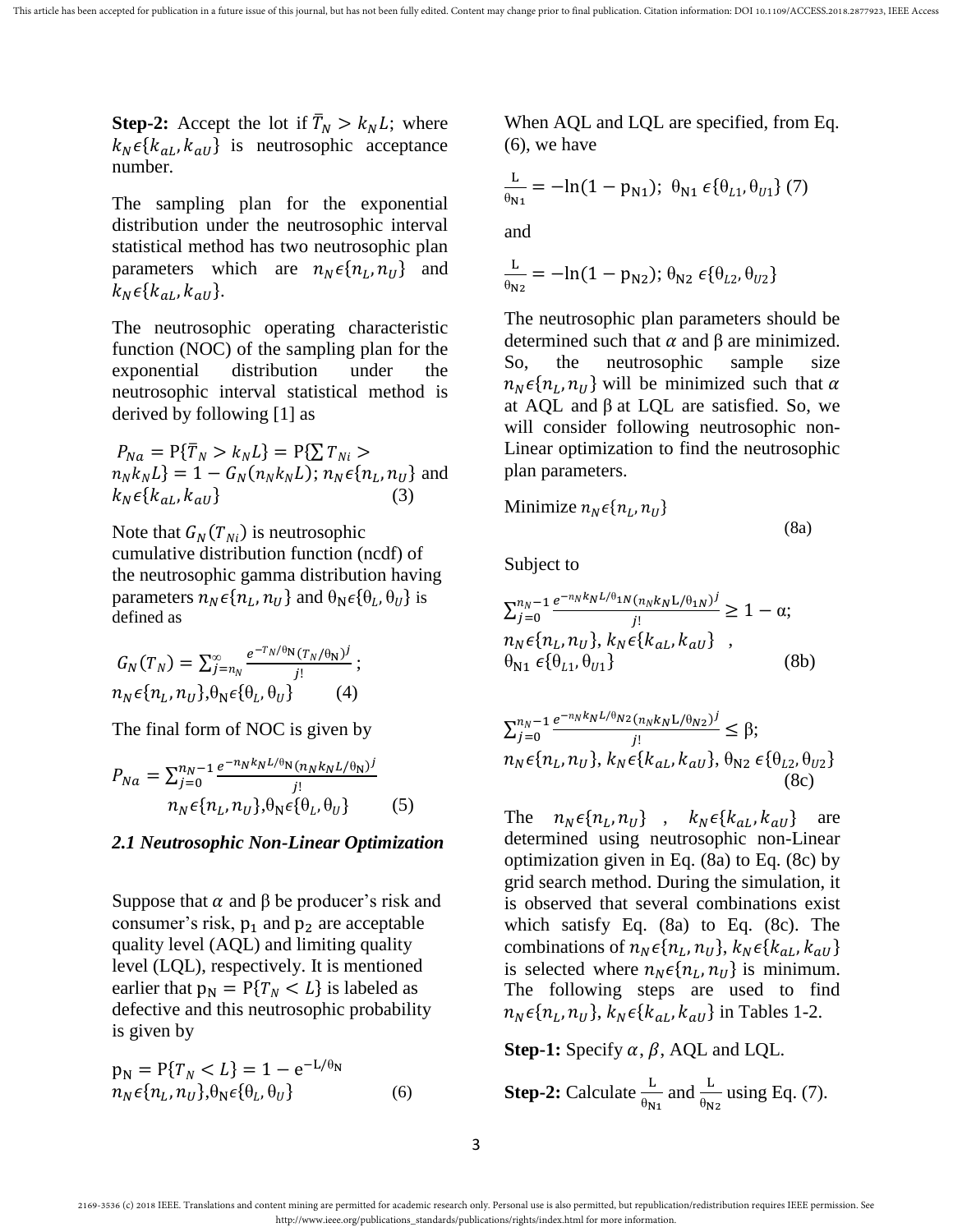**Step-3:** Solve Eq. (8b) and Eq. (8c) using the calculated values of  $\frac{L}{\theta_{N_1}}$  and  $\frac{L}{\theta_{N_2}}$ .

**Step-4:** Determine  $n_N \epsilon \{n_L, n_U\}$  $k_N \epsilon \{k_{aL}, k_{aU}\}\$  such that Eq. (8b) and Eq. (8c) satisfy the given conditions.

**Step-5:** Choose that values of  $n_N \in \{n_L, n_U\}$ ,  $k_N \epsilon \{k_{aL}, k_{aU}\}$  where  $n_N \epsilon \{n_L, n_U\}$  is minimum or range  $(R = n_U - n_L)$  of indeterminacy interval is minimum.

The values of  $n_N \epsilon \{n_L, n_U\}$ ,  $k_N \epsilon \{k_{aL}, k_{aU}\}$ for  $\alpha = 0.05$  and  $\beta = 0.05$  are placed in Table 1. The values of  $n_N \epsilon \{n_L, n_U\}$ ,  $k_N \epsilon \{k_{aL}, k_{aU}\}\$  for  $\alpha = 0.10$  and  $\beta = 0.10$ are placed in Table 2.

From Tables 1-2, we note that for the fixed values of  $\alpha$ ,  $\beta$  and AQL, the  $n_N \epsilon \{n_L, n_U\}$ ,  $k_N \epsilon \{k_{aL}, k_{aU}\}\$  decrease as LQL increases. The values of  $n_N \epsilon \{n_L, n_U\}$ ,  $k_N \epsilon \{k_{aL}, k_{aU}\}$ also decreases as  $\alpha$ ,  $\beta$  increases.

| $AQL(p_1)$ | $LQL(p_2)$ | $n_N \epsilon\{n_L, n_U\}$ | $k_N \epsilon$ { $k_{aL}$ , $k_{aU}$ | $P_{Na}(p_1)$    | $P_{Na}(p_2)$    |
|------------|------------|----------------------------|--------------------------------------|------------------|------------------|
| 0.03       | 0.060      | [26, 34]                   | [22, 24]                             | [0.9533, 0.9676] | [0.0058, 0.0426] |
|            | 0.090      | [13, 16]                   | [16, 18]                             | [0.9786, 0.9867] | [0.0099, 0.0463] |
|            | 0.120      | [6,8]                      | [14, 16]                             | [0.9540, 0.9547] | [0.0080, 0.0438] |
|            | 0.150      | [5,7]                      | [12, 14]                             | [0.9616, 0.9672] | [0.0042, 0.0343] |
|            | 0.300      | [3,5]                      | [6,8]                                | [0.9817, 0.9918] | [0.0015, 0.0456] |
| 0.05       | 0.100      | [43, 46]                   | [12, 15]                             | [0.9509, 0.9981] | [0.0003, 0.0494] |
|            | 0.150      | [15, 17]                   | [9,11]                               | [0.9808, 0.9948] | [0.0032, 0.0489] |
|            | 0.200      | $[6,9]$                    | [8,10]                               | [0.9541, 0.9605] | [0.0020, 0.0445] |
|            | 0.250      | [5,7]                      | [7,9]                                | [0.9534, 0.9639] | [0.0010, 0.0280] |
|            | 0.500      | [3,5]                      | [4,6]                                | [0.9753, 0.9795] | [0.0000, 0.0107] |

Table 1: Plan parameters of the exact approach when  $\alpha = 0.05$  and  $\beta = 0.05$ 

<sup>2169-3536 (</sup>c) 2018 IEEE. Translations and content mining are permitted for academic research only. Personal use is also permitted, but republication/redistribution requires IEEE permission. See http://www.ieee.org/publications\_standards/publications/rights/index.html for more information.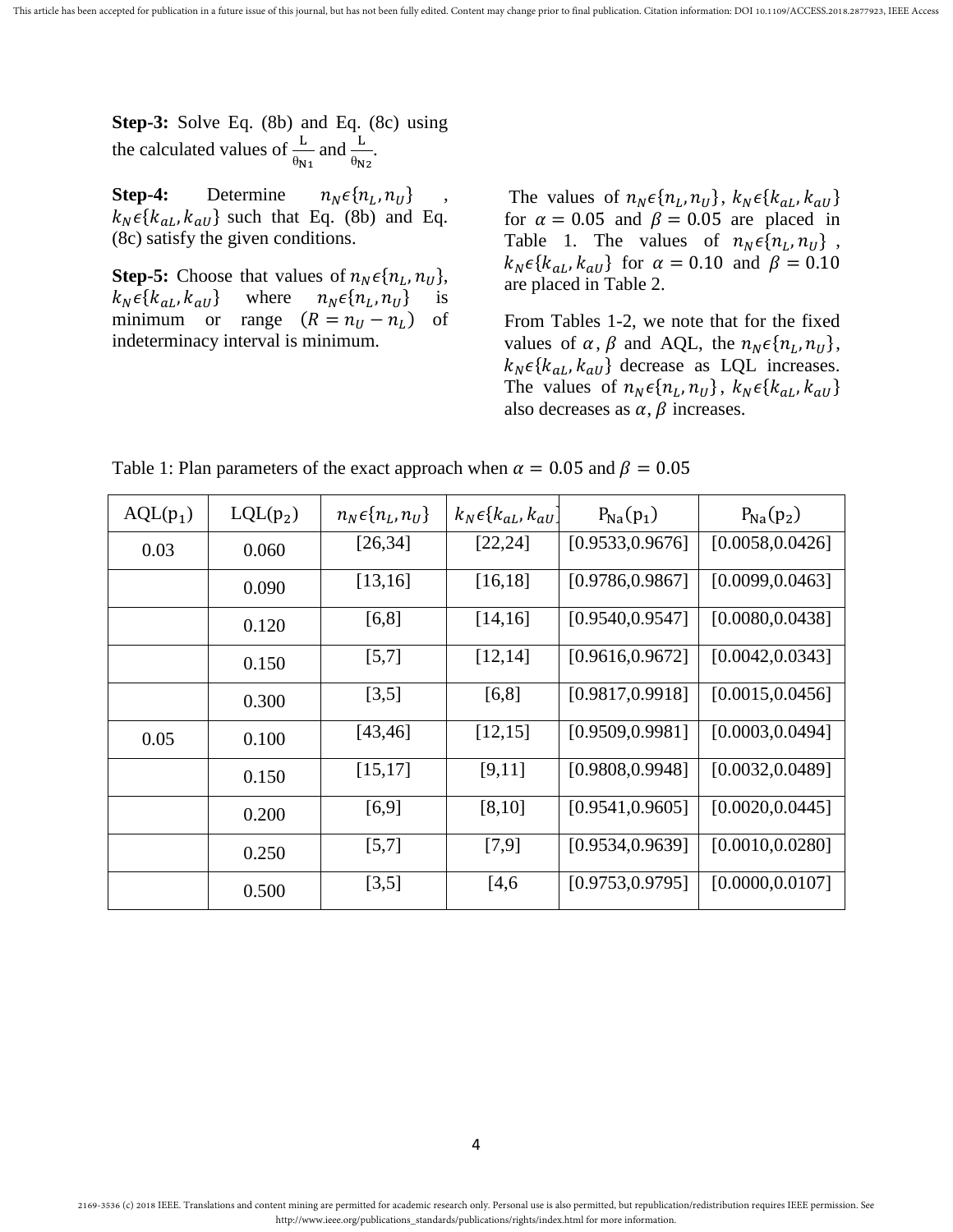| $AQL(p_1)$ | $LQL(p_2)$ | $n_N \epsilon\{n_L, n_U\}$ | $k_N \epsilon \{k_{aL}, k_{aU}\}\$ | $P_{Na}(p_1)$    | $P_{Na}(p_2)$    |
|------------|------------|----------------------------|------------------------------------|------------------|------------------|
| 0.03       | 0.060      | [20, 26]                   | [21, 23]                           | [0.9501, 0.9627] | [0.0241, 0.0972] |
|            | 0.090      | [18,20]                    | [14,16]                            | [0.9974, 0.9990] | [0.0203, 0.0946] |
|            | 0.120      | [7,9]                      | [12, 14]                           | [0.9831, 0.9841] | [0.0207, 0.0900] |
|            | 0.150      | [5,7]                      | [10, 12]                           | [0.9803, 0.9841] | [0.0176, 0.0926] |
|            | 0.300      | [3,5]                      | [5,7]                              | [0.9887, 0.9952] | [0.0054, 0.0981] |
| 0.05       | 0.100      | [68, 71]                   | [11, 14]                           | [0.9954, 1.000]  | [0.0002, 0.0990] |
|            | 0.150      | [20, 23]                   | [8,10]                             | [0.9975, 0.9997] | [0.0047, 0.0967] |
|            | 0.200      | [6,8]                      | [7,9]                              | [0.9651, 0.9772] | [0.0096, 0.0949] |
|            | 0.250      | [4,6]                      | [6,8]                              | [0.9605, 0.9635] | [0.0063, 0.0869] |
|            | 0.500      | [2,4]                      | [3,5]                              | [0.9613, 0.9794] | [0.0005, 0.0806] |

Table 2: Plan parameters of the exact approach when  $\alpha = 0.10$  and  $\beta = 0.10$ 

#### **3 Comparison Study**

In this section, we will compare the efficiency of the proposed plan for the exponential distribution under the neutrosophic interval statistical method with the sampling plan proposed by [\[1\]](#page-6-0) under the classical statistics. As mentioned by [\[41\]](#page-8-12) that a statistical method having the interval range is said to be a more effective method than the method having determined value. For the fair comparison, the same values of all specified parameters are chosen. To save

the space, Table 3 is presented only for a few combinations of AQL and LQL when  $\alpha = 0.05$  and  $\beta = 0.05$ . From Table 3, it can be noted the values of R are smaller for the proposed sampling plan. Furthermore, the proposed method is more effective as it has an interval range while classical statistics has determined values. Therefore, the proposed plan/method is effective and reasonable to apply under an indeterminate environment for the inspection of a lot of the product.

| $AQL(p_1)$ | $LQL(p_2)$ | Proposed Plan              | Existing<br>Plan |
|------------|------------|----------------------------|------------------|
|            |            | $n_N \epsilon\{n_L, n_U\}$ | n.               |
| 0.03       | 0.120      | $[6,8]$ (R=2)              |                  |
|            | 0.150      | $[5,7]$ (R=2)              |                  |

Table 3: The comparison of proposed plan and [\[1\]](#page-6-0) plan when  $\alpha = 0.05$  and  $\beta = 0.05$ 

<sup>2169-3536 (</sup>c) 2018 IEEE. Translations and content mining are permitted for academic research only. Personal use is also permitted, but republication/redistribution requires IEEE permission. See http://www.ieee.org/publications\_standards/publications/rights/index.html for more information.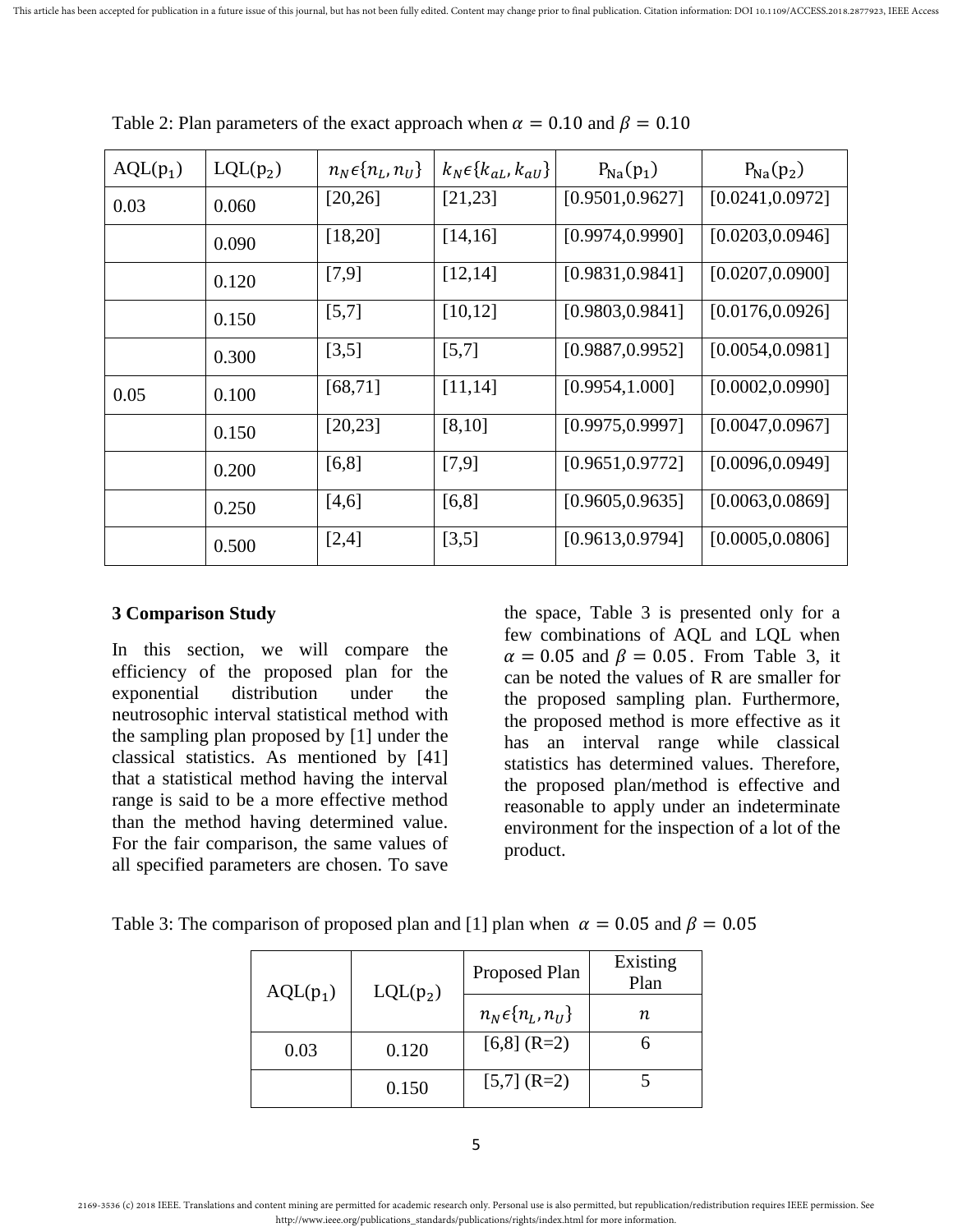|      | 0.300 | $[3,5]$ (R=2) |  |
|------|-------|---------------|--|
| 0.05 | 0.200 | $[6,9]$ (R=3) |  |
|      | 0.250 | $[5,7]$ (R=2) |  |

## **4 Application**

In this section, the application of the proposed sampling is given with the aid data from automobile manufacturing company in Korea. According to [\[1\]](#page-6-0) " the variable under study is on the time until a service is requested for a certain subsystem of passenger car". The data is well fitted to the exponential distribution with  $\theta_N \in \{57.84, 59.06\}$  The service time may neutrosophic when one does know the exact/certain service time so the experimenter is not certain to about the

required sample size  $n_N = \{n_L, n_U\}$  and corresponding acceptance number  $k_N \epsilon \{k_{aL}, k_{aU}\}\$ . As mentioned above, the proposed plan/method is effective and reasonable to apply under an indeterminate environment for the inspection of a lot of the product. Suppose that for this experiment, AQL=0.03, LQL=0.060 and L =50. For these parameters, from Table 1,  $n_N \epsilon \{26, 34\}$ and  $k_N \in \{22, 24\}$ . Suppose he decided to select a random sample of size 28. The data of 28 automobiles having some uncertain, imprecise and indeterminate observations are reported in Table 4.

Table 4: The real data set

| [17.5, 18.9]   | [49.6, 49.6]     | [155.3, 158.5] | $\mid$ [11.07,11.07] |
|----------------|------------------|----------------|----------------------|
| [81.98, 85.96] | [3.36, 3.36]     | [4.14, 4.98]   | [0.18, 0.18]         |
| [23.24, 23.24] | [71.5, 77.37]    | [34.29, 34.29] | [16.44, 20.21]       |
| [66.54, 66.54] | [12.32, 12.32]   | [6.96, 7.95]   | [31.71, 31.71]       |
| [95.46, 99.20] | [213.26, 213.26] | [67.89, 67.89] | [42.49, 45.54]       |
| [34.52, 34.52] | [274.98, 274.98] | [14.84, 17.32] | [13.57, 13.57]       |
| [79.72, 79.72] | [28.07, 30.09]   | [39.08, 39.08] | [129.58, 132.52]     |

The proposed plan for the service time data is implemented as

Step-1: Select a random sample size  $n_N \in \{26, 34\}$ , say 28.

Step-2: Compute statistic  $\overline{T}_N$  as follows

$$
\overline{T}_{N} \epsilon \left\{ \frac{\sum_{i=1}^{n} T_{i}}{n_{L}}, \frac{\sum_{i=1}^{n} T_{i}}{n_{U}} \right\} = \{57.84, 59.06\},
$$
\n
$$
k_{N} L \epsilon \{1100, 1200\}
$$

2. The lot will be rejected as  ${57.84,59.06} < {1100,1200}$ 

### **5 Conclusion**

In this paper, we will design originally a sampling plan for the exponential distribution under the neutrosophic interval statistical method. We defined some necessary neutrosophic measures for the proposed sampling plans. The neutrosophic non-Linear optimization is proposed and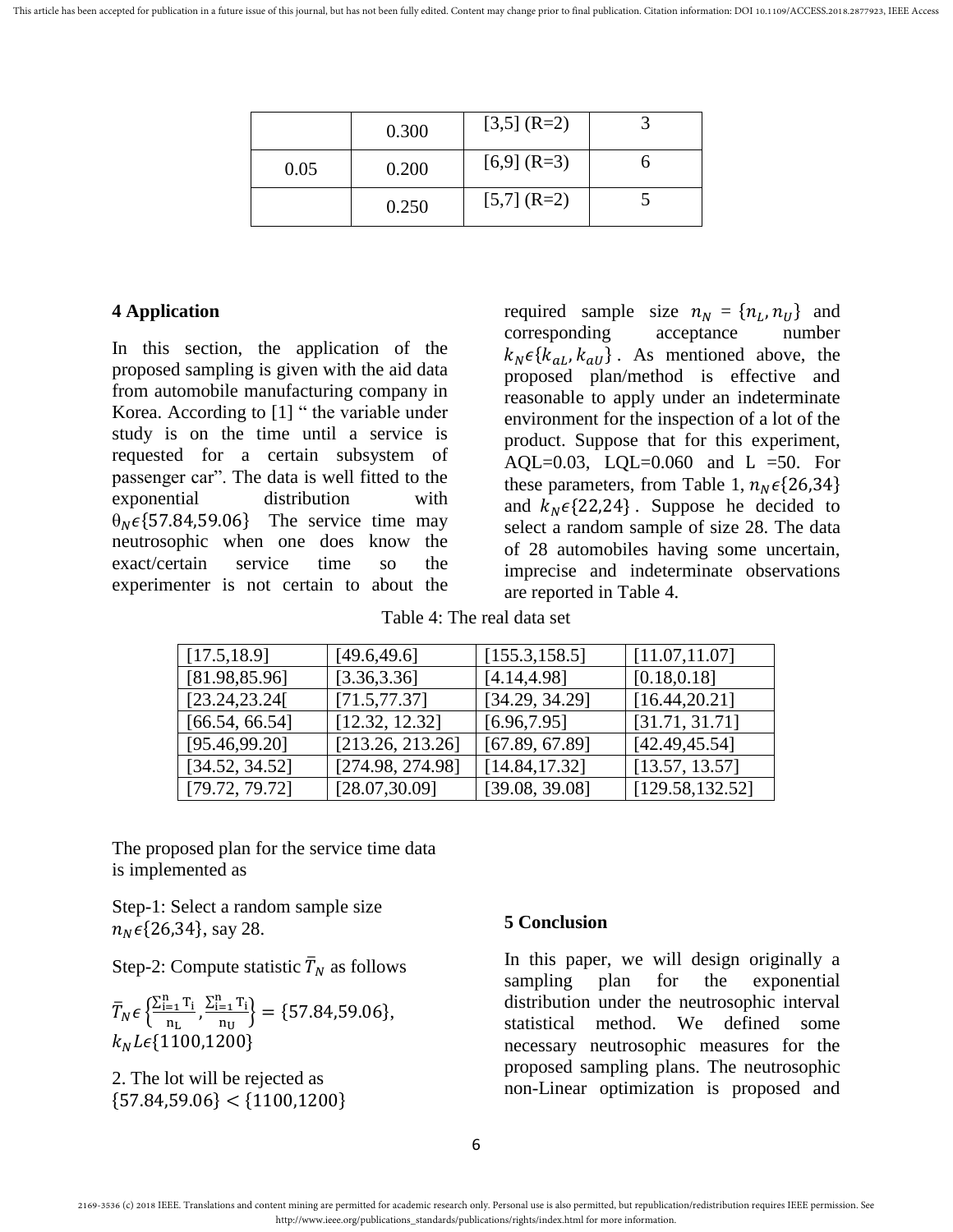neutrosophic plan parameters are determined by satisfying the given conditions. The proposed sampling plan is the alternative to the plan using the classical statistics. The proposed sampling plan can be applied in the industry where uncertainty in plan parameters or when observations are incomplete, indeterminate and vague imprecise. The application of the proposed plan is given when some observations are incomplete, indeterminate and vague imprecise. From the comparison, it is concluded that the proposed method/plan is more effective and reasonable to apply under an indeterminate environment for the lot sentencing purpose. It is concluded that the proposed plan can be applied in the automobile industry, food industry, and the aerospace industry. The proposed sampling plan by considering a big data will be considered as future research.

## **Acknowledgements**

The author is deeply thankful to the editor and the reviewers for their valuable suggestions to improve the quality of this manuscript. This article was supported by the Deanship of Scientific Research (DSR), King Abdulaziz University, Jeddah, under grant No. (130-261-D1439). The authors, therefore, gratefully acknowledge the DSR technical and financial support.

## **References**

- <span id="page-6-0"></span>[1] M. Aslam, M. Azam, and C.-H. Jun, "A new sampling plan under the exponential distribution," *Communications in Statistics-Theory and Methods,* vol. 46, pp. 644-652, 2017.
- <span id="page-6-1"></span>[2] R. Kantam, K. Rosaiah, and G. S. Rao, "Acceptance sampling based on life tests: Log-logistic model," *Journal of*

*Applied Statistics,* vol. 28, pp. 121-128, 2001.

- <span id="page-6-2"></span>[3] K. Rosaiah and R. Kantam, "Acceptance sampling based on the inverse Rayleigh distribution," *Economic Quality Control,*  vol. 20, pp. 277-286, 2005.
- <span id="page-6-3"></span>[4] G. S. Rao, M. Ghitany, and R. Kantam, "Reliability test plans for Marshall–Olkin extended exponential distribution," *Applied mathematical sciences,* vol. 3, pp. 2745-2755, 2009.
- <span id="page-6-4"></span>[5] G. S. Rao, "A group acceptance sampling plans for lifetimes following a generalized exponential distribution," *Economic Quality Control,* vol. 24, pp. 75-85, 2009.
- <span id="page-6-5"></span>[6] C.-H. Yen, M. Aslam, and C.-H. Jun, "A lot inspection sampling plan based on EWMA yield index," *The International Journal of Advanced Manufacturing Technology,* pp. 1-8, 2014.
- <span id="page-6-6"></span>[7] B. S. Rao, C. S. Kumar, and K. Rosaiah, "Variable Limits and Control Charts Based on the Half Normal Distribution," 2015.
- <span id="page-6-7"></span>[8] A. Yan and S. Liu, "Designing a repetitive group sampling plan for Weibull distributed processes," *Mathematical Problems in Engineering,* vol. 2016, 2016.
- <span id="page-6-8"></span>[9] G. S. Rao, "Double Acceptance Sampling Plans Based on Truncated Life Tests for the Marshall-Olkin Extended Exponential Distribution," *Austrian journal of Statistics,* vol. 40, pp. 169- 176, 2016.
- <span id="page-6-9"></span>[10] O. H. Arif, M. Aslam, and C.-H. Jun, "Acceptance sampling plan for multiple manufacturing lines using EWMA process capability index," *Journal of Advanced Mechanical Design, Systems, and Manufacturing,* vol. 11, pp. JAMDSM0004-JAMDSM0004, 2017.
- <span id="page-6-10"></span>[11] S. Balamurali, M. Aslam, and A. Liaquat, "Determination of a new mixed variable lot-size multiple dependent state sampling plan based on the process capability index," *Communications in*

<sup>2169-3536 (</sup>c) 2018 IEEE. Translations and content mining are permitted for academic research only. Personal use is also permitted, but republication/redistribution requires IEEE permission. See http://www.ieee.org/publications\_standards/publications/rights/index.html for more information.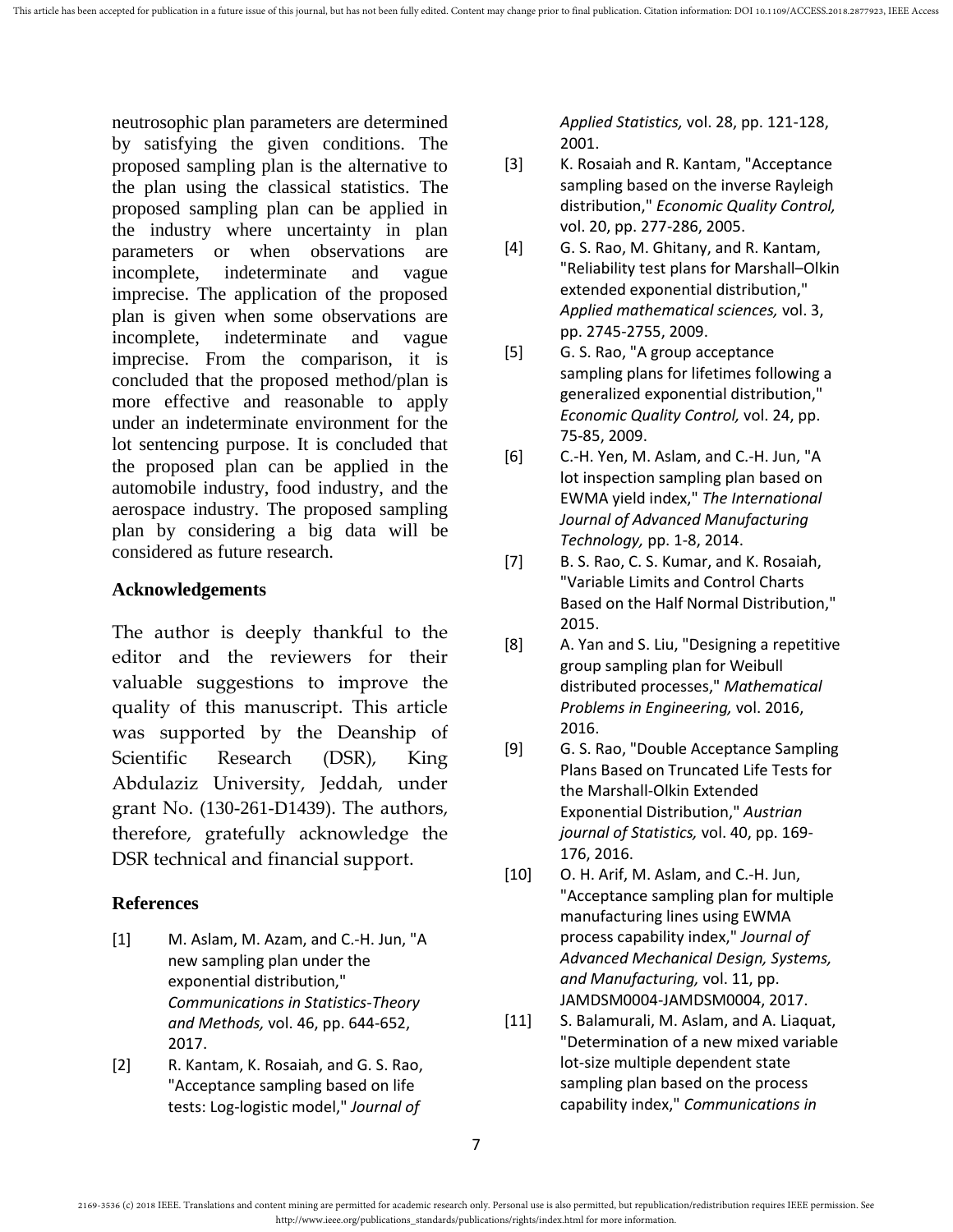*Statistics-Theory and Methods,* vol. 47, pp. 615-627, 2018.

- <span id="page-7-0"></span>[12] E. G. Schilling and P. R. Nelson, "The effect of non-normality on the control limits of X-bar charts," *Journal of Quality Technology,* vol. 8, 1976.
- <span id="page-7-1"></span>[13] Z. G. B. Stoumbos and M. R. Reynolds Jr, "Robustness to non-normality and autocorrelation of individuals control charts," *Journal of Statistical Computation and Simulation,* vol. 66, pp. 145-187, 2000.
- <span id="page-7-2"></span>[14] M. Mohammed, "Using statistical process control to improve the quality of health care," *Quality and Safety in Health Care,* vol. 13, pp. 243-245, 2004.
- <span id="page-7-3"></span>[15] C.-W. Wu, M.-H. Shu, and Y.-N. Chang, "Variable-sampling plans based on lifetime-performance index under exponential distribution with censoring and its extensions," *Applied Mathematical Modelling,* vol. 55, pp. 81-93, 2018.
- <span id="page-7-4"></span>[16] A. D. Al-Nasser and A. I. Al-Omari, "Acceptance sampling plan based on truncated life tests for exponentiated Fréchet distribution," *Journal of Statistics and Management Systems,*  vol. 16, pp. 13-24, 2013.
- <span id="page-7-5"></span>[17] M. Aslam, M. Azam, S. Balamurali, and C.-H. Jun, "A new mixed acceptance sampling plan based on sudden death testing under the Weibull distribution," *Journal of the Chinese Institute of Industrial Engineers,* vol. 29, pp. 427- 433, 2012.
- <span id="page-7-6"></span>[18] S. Balamurali and J. Subramani, "Conditional Variables Double Sampling Plan for Weibull Distributed Lifetimes under Sudden Death Testing," *Bonfring International Journal of Data Mining,*  vol. 2, p. 12, 2012.
- <span id="page-7-7"></span>[19] R. Bhattacharya, B. Pradhan, and A. Dewanji, "Computation of optimum reliability acceptance sampling plans in presence of hybrid censoring," *Computational Statistics & Data Analysis,* vol. 83, pp. 91-100, 2015.
- <span id="page-7-8"></span>[20] W. Gui and M. Aslam, "Acceptance sampling plans based on truncated life tests for weighted exponential distribution," *Communications in Statistics-Simulation and Computation,*  vol. 46, pp. 2138-2151, 2017.
- <span id="page-7-9"></span>[21] M. Kumar and P. Ramyamol, "Design of Optimal Reliability Acceptance Sampling Plans for Exponential Distribution," *Economic Quality Control,* vol. 31, pp. 23-36, 2016.
- <span id="page-7-10"></span>[22] Y. Lio, T.-R. Tsai, and S.-J. Wu, "Acceptance sampling plans from truncated life tests based on the Birnbaum–Saunders distribution for percentiles," *Communications in Statistics-Simulation and Computation,*  vol. 39, pp. 119-136, 2009.
- <span id="page-7-11"></span>[23] A. Kanagawa and H. Ohta, "A design for single sampling attribute plan based on fuzzy sets theory," *fuzzy sets and systems,* vol. 37, pp. 173-181, 1990.
- <span id="page-7-12"></span>[24] F. TAMAKI, A. KANAGAWA, and H. OHTA, "A Fuzzy Design of Sampling Inspection Plans by Attributes (Journal of Japan Society for Fuzzy Theory and Systems)," 日本ファジィ学会誌*,* vol. 3, pp. 211-212, 1991.
- <span id="page-7-13"></span>[25] E. Turanoğlu, İ. Kaya, and C. Kahraman, "Fuzzy acceptance sampling and characteristic curves," *International Journal of Computational Intelligence Systems,* vol. 5, pp. 13-29, 2012.
- <span id="page-7-14"></span>[26] S.-R. Cheng, B.-M. Hsu, and M.-H. Shu, "Fuzzy testing and selecting better processes performance," *Industrial Management & Data Systems,* vol. 107, pp. 862-881, 2007.
- <span id="page-7-15"></span>[27] M. F. Zarandi, A. Alaeddini, and I. Turksen, "A hybrid fuzzy adaptive sampling–run rules for Shewhart control charts," *Information Sciences,*  vol. 178, pp. 1152-1170, 2008.
- <span id="page-7-16"></span>[28] A. Alaeddini, M. Ghazanfari, and M. A. Nayeri, "A hybrid fuzzy-statistical clustering approach for estimating the time of changes in fixed and variable